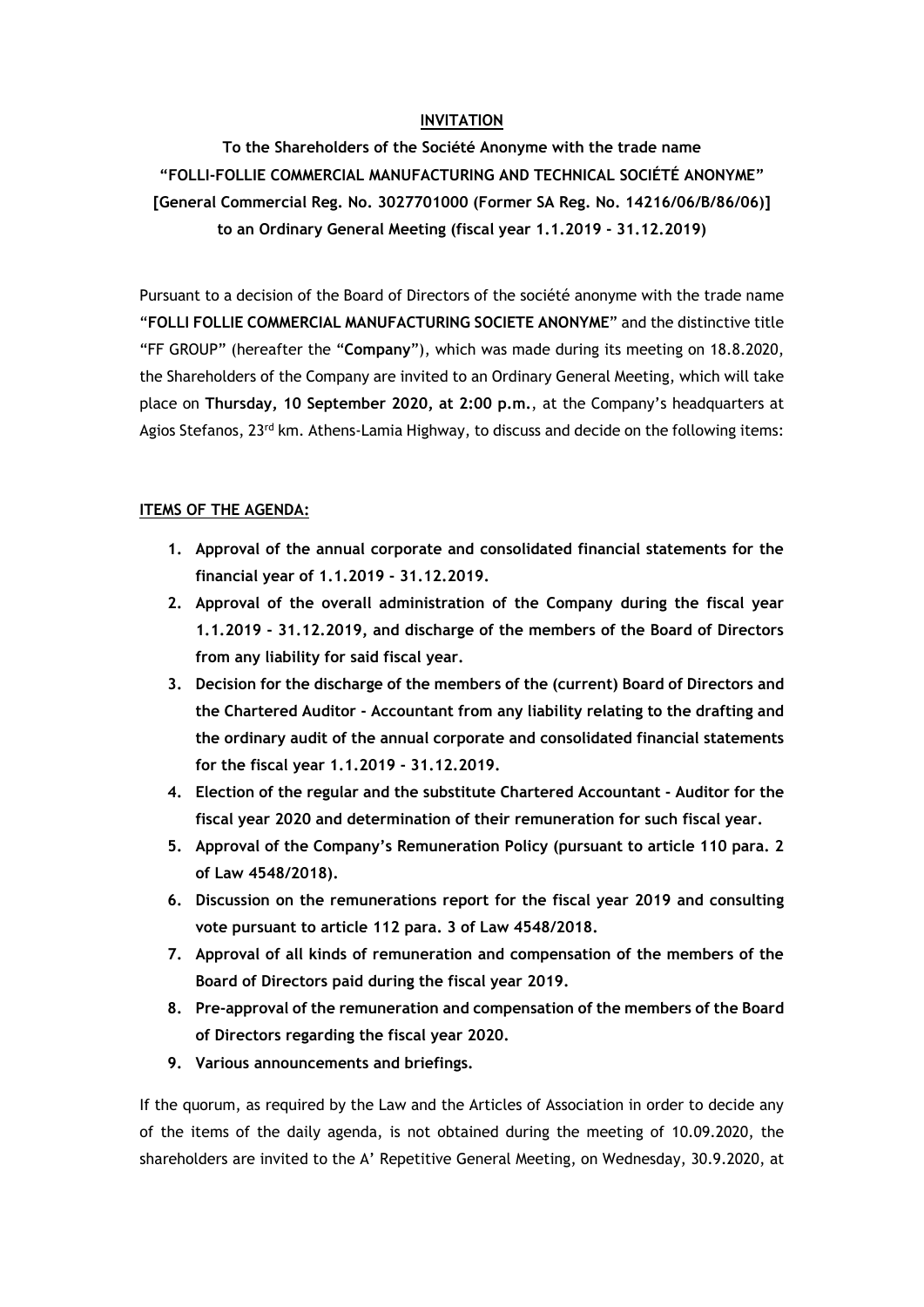2.00 p.m. at the Company's headquarters, in Agios Stefanos of Attica, 23<sup>rd</sup> km. of the Athens-Lamia Highway, without publishing a new invitation. The items of the agenda of the possible A' Repetitive Meeting will be the above mentioned.

Pursuant to articles 124, 128 and 141 of Law 4548/2018 regarding "Reforming the law of sociétés anonymes", as amended and in force, the Company informs the shareholders for the following:

#### **A. RIGHT TO PARTICIPATE IN THE GENERAL ASSEMBLY**

Any person appearing as shareholder in the records of the Dematerialized Securities System administered by "Hellenic Central Securities Depository S.A." (the "**HCSD**"), which is the Central Securities Depository providing registry services in the sense of para. 6 of article 124 of L. 4548/2018, is entitled to participate at the General Meeting. The status of shareholder may be evidenced by any lawful means and, in any case, based on the update received by the Company from HCSD. Shareholding status must be effective at the beginning of the fifth (5th) day prior to the date of the General Meeting, i.e. on 05.09.2020 ("**Record Date**").

The Record Date applies in the case of an adjourned or repetitive general meeting, provided that the adjourned or reiterated general meeting does not take place later than thirty (30) days from the Record Date.

Only persons with shareholding status on the respective Record Date are deemed vis-à-vis the Company to be entitled to participate and vote at the General Meeting. Shareholders who fail to comply with the deadline of para. 4 of article 128 of L. 4548/2018, i.e. who do not submit in writing the appointment of proxies or representatives to the Company at least forty eight (48) hours before the scheduled date of the General Meeting, participate at the General Meeting unless the General Meeting refuses this participation for good reason which justifies this refusal.

The exercise of these rights does not require blocking of the beneficiary's shares or compliance with any other procedure restricting the ability to sell and transfer same during the period between the Record Date and the date of the General Meeting.

## **B. PROCESS FOR EXERCISING VOTING RIGHTS BY PROXY**

A shareholder may participate in the General Meeting and vote either in person or by proxy. Each shareholder may appoint up to three (3) proxies. However, if a shareholder holds shares in the Company, which are held in more than one investor securities account, such restriction does not prevent the shareholder from appointing different proxies for the shares in each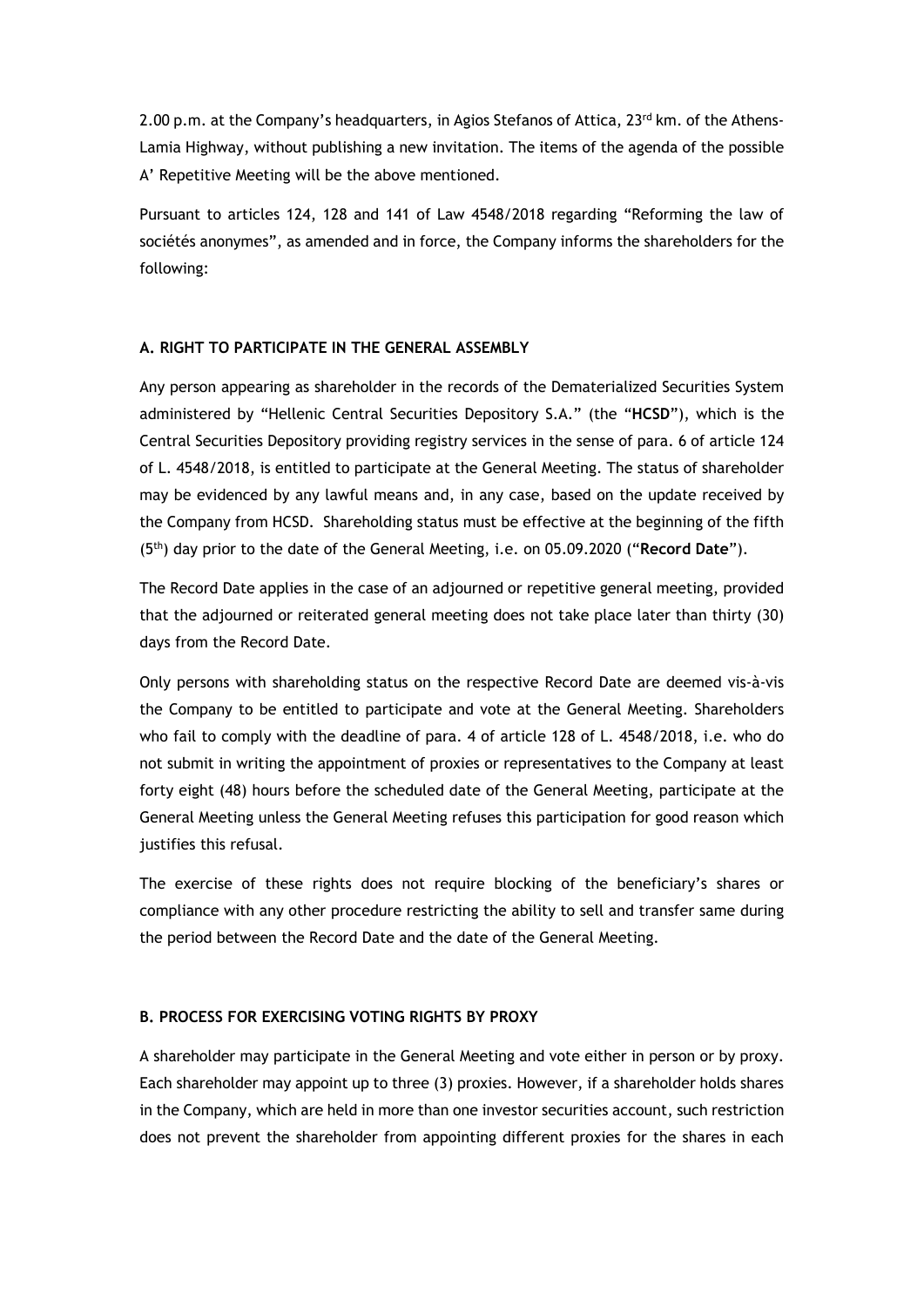investor account in relation with the General Assembly. A proxy acting on behalf of more than one shareholder may vote differently for each shareholder.

A shareholder proxy must notify to the Company, before the start of the General Meeting, any specific event which may be useful to shareholders, in order to assess the risk of the proxy serving interests other than those of the shareholder. In the sense of this paragraph, a conflict of interest may particularly arise when a proxy is:

a) a shareholder exercising control of the Company, or other legal person or entity controlled by that shareholder;

b) a member of the board of directors or generally of the management of the Company or shareholder exercising control of the Company, or other legal person or entity controlled by that shareholder, which exercises control of the Company;

c) an employee or a certified auditor of the Company or a shareholder exercising control of the Company, or other legal person or entity controlled by that shareholder, which exercises control of the Company;

d) a spouse or a first-degree relative with one of the individuals referred to under (a) through (c) above.

The appointment and revocation of a shareholder proxy and the revocation or replacement of a representative or a proxy are made in writing (as mentioned immediately below) and filed with the Company at least forty-eight (48) hours prior to the scheduled date of the General Meeting.

The form that may be used for the appointment of a proxy is available at the Company's website (<http://www.ffgroup.com/investors/shareholders/annual-general-meetings/>). Such form must be filed, filled-in and signed by the shareholder, with the Company's Investor Relations Department at: Agios Stefanos, 23<sup>rd</sup> km of the Athens-Lamia National Road, or sent by facsimile: +30 210-6241100, at least **forty-eight hours (48)** prior to the date of the General Meeting. Beneficiaries are responsible for confirming the successful dispatch of the proxy form and the receipt thereof by the Company, by calling the following number: +30 210 6241141 (Mrs. Mantalena Kasidiaropoulou).

# **C. MINORITY SHAREHOLDER RIGHTS**

Pursuant to Article 121 paragraph 4 of Law 4858/2018 regarding "Reforming the law of sociétés anonymes", we notify the Shareholders of the rights, to which (among others) they are entitled and which are provided by article 141 paragraphs 2, 3, 6 and 7 of L. 4548/2018:

**Paragraph 2 of article 141 of L. 4548/2018**: At the request of shareholders representing one twentieth (1/20) of the paid-up share capital, the company's board of directors is obliged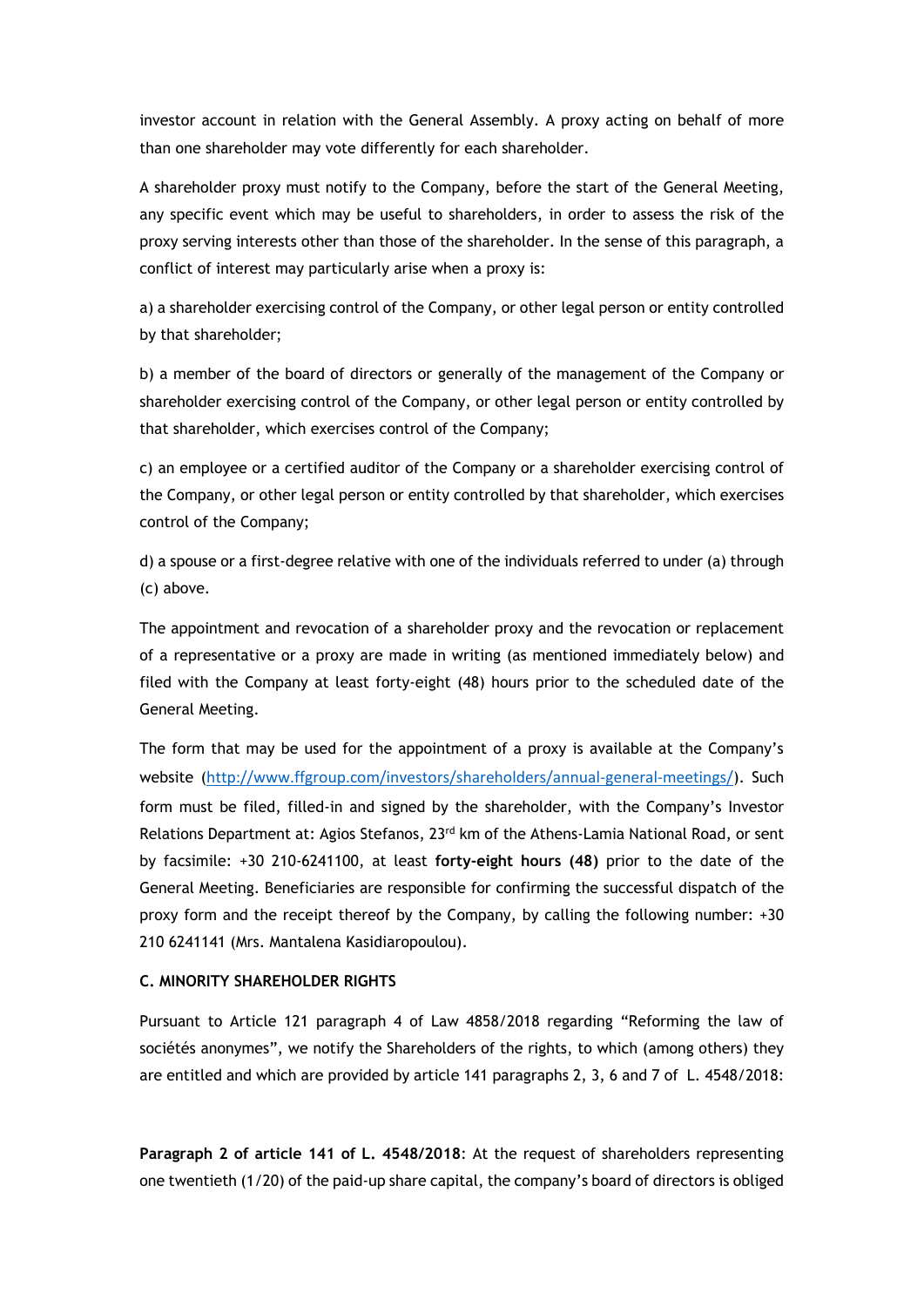to include additional items in the General Meeting's agenda, if the relevant request is received by the board of directors at least fifteen (15) days prior to the General Meeting, i.e. by 26 August 2020. The request for including additional items in the agenda is accompanied by a justification or a draft decision to be approved by the General Meeting, and the revised agenda is published in the same manner as the previous agenda thirteen (13) days prior to the date of the General Meeting and is also made available to the shareholders at the Company's website, along with the justification or draft decision submitted by the shareholders in accordance with article 123 paragraph 4 of law 4548/2018, as amended and in force. If these items are not published, the requesting shareholders are entitled to request the adjournment of the General Meeting, pursuant to article 141 para. 5 of law 4548/2018, as amended and in force, and to proceed with the publication themselves, as provided in the second sentence of this paragraph, at the expense of the Company.

**Paragraph 3 of article 141 of L. 4548/2018:** Shareholders representing one twentieth (1/20) of the paid-up share capital, are entitled to submit draft decisions on items included either on the original or any revised agenda of the General Meeting. The relevant request should be received by the Board of Directors at least seven (7) days prior to the date of General Meeting, i.e. by 3 September 2020, and the draft decisions become available to the shareholders in accordance with article 123 paragraph 3 of law 4548/2018, as amended and in force**,** at least six (6) days prior to the date of General Meeting, i.e. by 4 September 2020.

**Paragraph 6 of article 141 of L. 4548/2018:** At the request of any shareholder, submitted to the Company at least five (5) full days prior to the General Meeting, i.e. by 4 September 2020, the Board of Directors shall provide the General Meeting with information relating to the Company's corporate affairs, to the extent such information is relevant to the items of the agenda. There is no obligation to provide information, when the relevant information is already available on the Company's website, in particular in the form of questions and answers. Additionally at the request of shareholders representing one twentieth (1/20) of the paid-up share capital, the Board of Directors is obliged to announce to the General Meeting, if it is the ordinary annual one, the amounts that were paid to each member of the Board of Directors or to the managers of the Company during the last two years, as well as any benefit to such persons for whichever cause or any contract of the Company with them. In all the above cases, the Board of Directors may refuse to provide the information for sufficient due reason, to be recorded in the minutes. Such a reason may be, as applicable, the representation of the requesting shareholders in the Board of Directors, in accordance with Articles 79 or 80 of law 4548/2018, as amended and in force. In the cases of the present paragraph, the Board of Directors may answer once to shareholder requests having the same content.

**Paragraph 7 of article 141 of l. 4548/2018:** At the request of shareholders representing one tenth (1/10) of the paid-up share capital, which is submitted to the Company at least five (5) full days prior to the General Meeting, i.e. by 4 September 2020, the Board of Directors